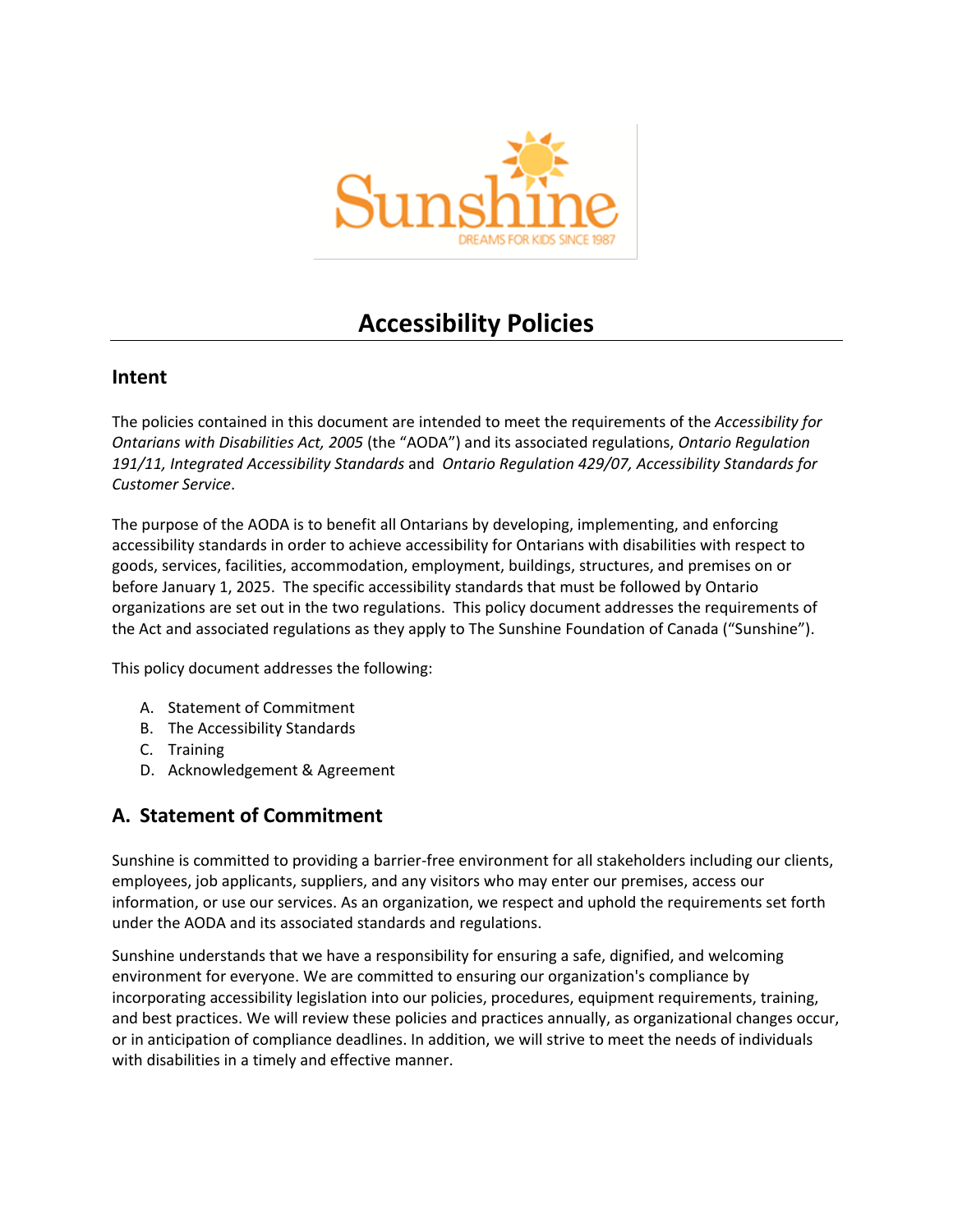Providing an accessible and barrier-free environment is a shared effort, and as an organization, Sunshine is committed to working with the necessary parties to make accessibility for all a reality.

### **B. The Accessibility Standards**

#### **Integrated Accessibility Standards**

The Integrated Accessibility Standards Regulation (the "IASR") establishes accessibility standards for the following:

- Information and communications,
- Employment,
- **•** Transportation, and
- Design of public spaces.

The standards on transportation and the design of public spaces do not apply to Sunshine.

Sunshine's policy on the provision of information and communications services and materials to persons with disabilities is set out in Appendix I.

Sunshine's policy on the provision of employment services to persons with disabilities is set out in Appendix II.

#### **Customer Service Standards**

The Accessibility Standards for Customer Service Regulation (the "ASCSR") requires organizations to make customer service more accessible to persons with disabilities by identifying and removing barriers that prevent them from accessing goods and services. Sunshine's policy on the provision of accessible customer service is set out in Appendix III.

## **C. Training**

Sunshine will train its staff, volunteers, and other persons in accordance with the requirements of the IASR and the ASCSR.

#### **Integrated Accessibility Standards Training**

Sunshine will provide training on the following to all employees, volunteers:

- The requirements of the accessibility standards contained in the IASR, and
- The Human Rights Code as it pertains to persons with disabilities.

The training will be appropriate to the duties of the employee or volunteer and will be provided as soon as is reasonably practicable. Training will be provided to new employees as part of the orientation process and will take place within one week of their start date. Training will be provided to new volunteers during the orientation process and before any volunteer activities are undertaken. Training will be provided on an ongoing basis as changes to Sunshine's accessibility policies occur.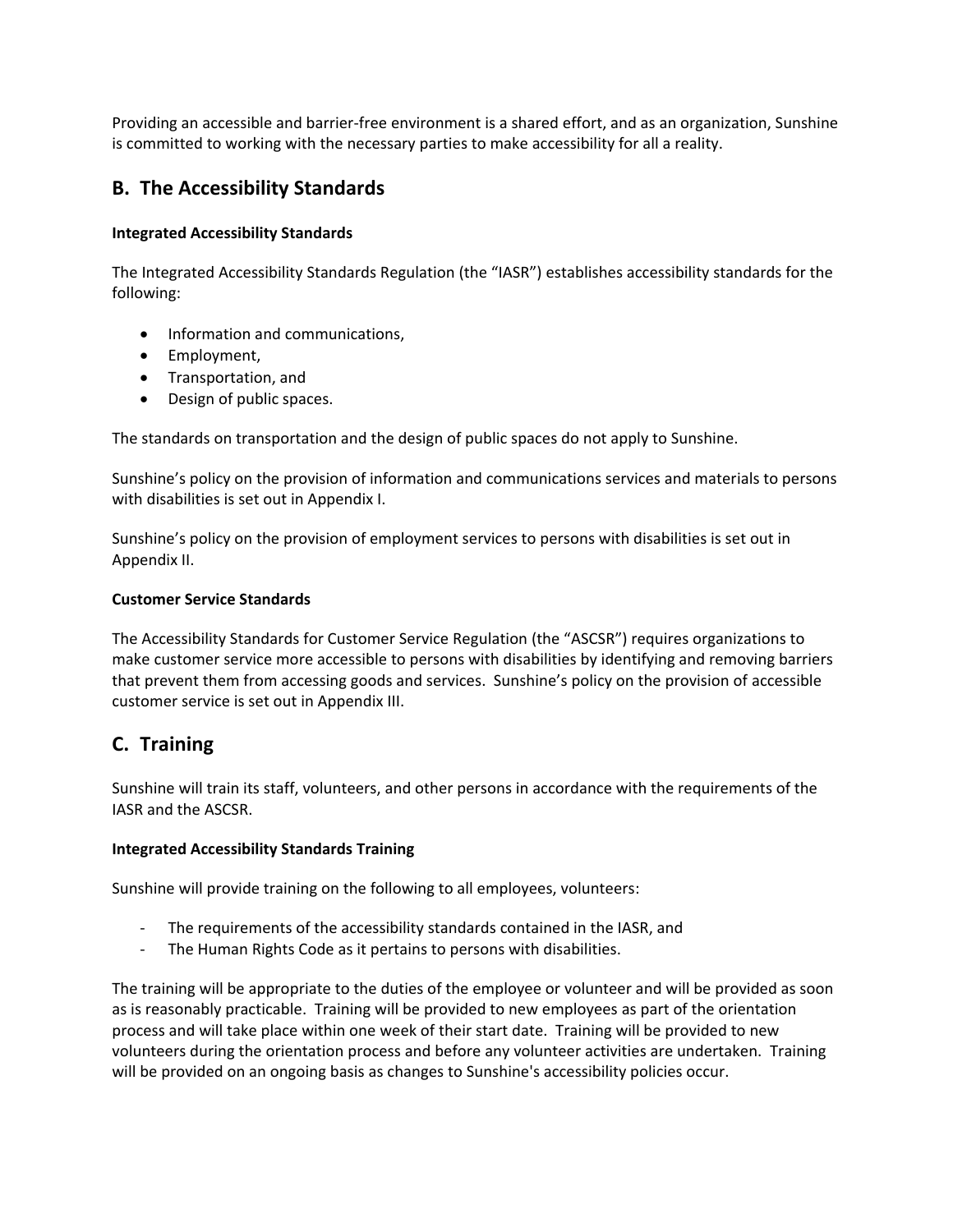The materials for this training are contained in Sunshine's Accessibility Training Manual.

#### **Customer Service Standards Training**

Customer service training will be completed by the following people who either deal with Sunshine clients or are involved with the development and approval of client service policies, practices, and procedures:

- Programs Manager,
- Program Coordinators,
- Volunteers participating in Individual Dream presentations,
- Volunteers participating on a DreamLift,
- Chief Executive Officer, and
- Director of Finance and Administration.

Training will cover the following:

- A review of the purpose of the AODA.
- A review of the requirements of the ASCSR.
- Instructions on how to interact and communicate with people with various types of disabilities.
- Instructions on how to interact with people with disabilities who use assistive devices, require the assistance of a guide dog, service dog or other service animal, or require the use of a support person.
- Instructions on what to do if a person with a disability is having difficulty accessing Sunshine's charitable programs.
- Sunshine's policies, procedures and practices pertaining to providing accessible customer service to clients with disabilities.

Sunshine will provide training as soon as practicable. Training will be provided to new employees as part of the orientation process and will take place within one week of their start date. Volunteers who will be participating in dream presentations and DreamLifts will be trained in advance of those events. Training will also be provided on an ongoing basis in connection with changes to policies, practices, and procedures governing the provision of customer service to persons with disabilities.

The materials for this training are contained in Sunshine's Accessible Customer Service Training Manual.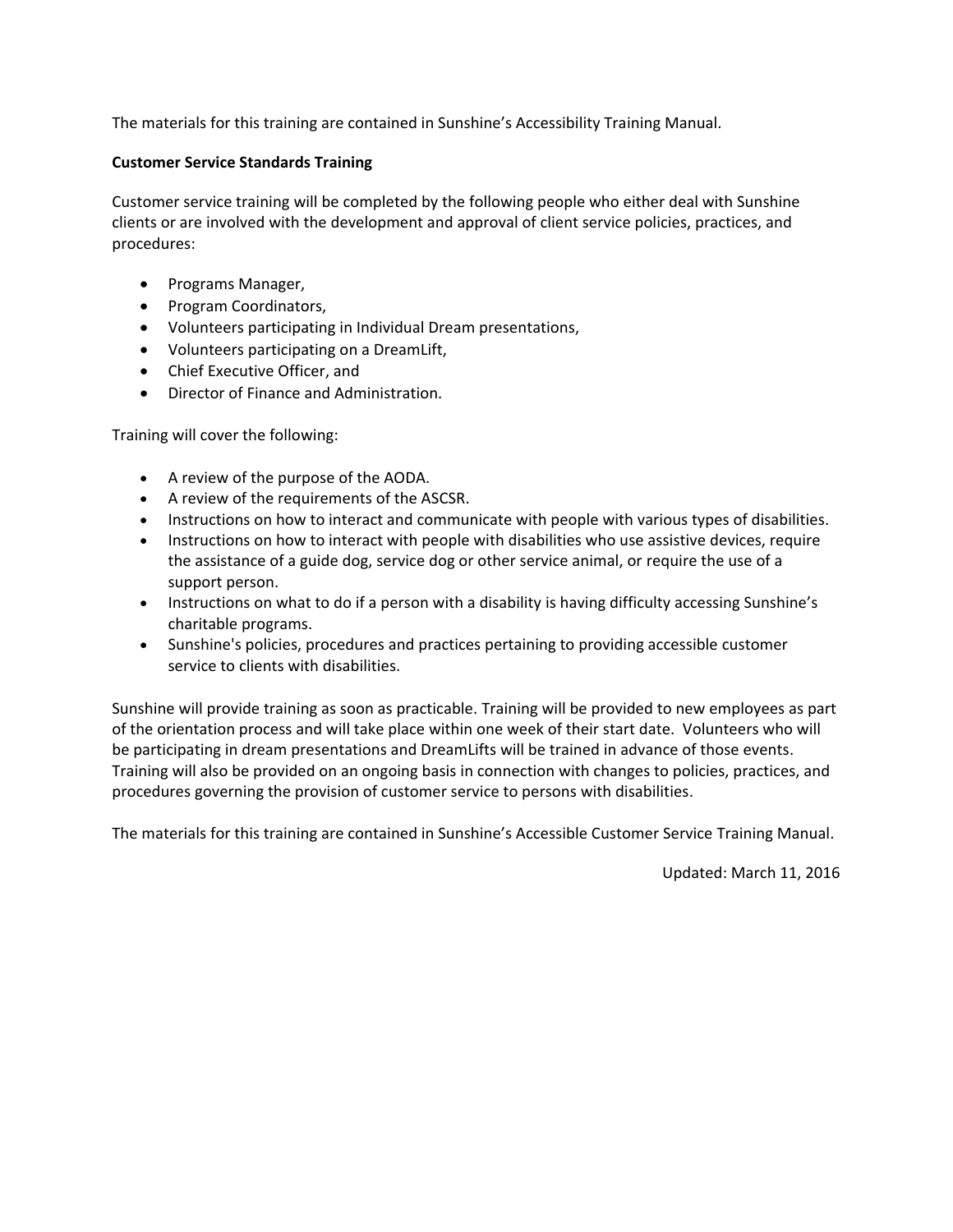

# **D. Accessibility Policies Acknowledgement & Agreement**

I acknowledge that I have read and understand the Accessibility Policies of Sunshine and agree to abide by these policies.

Name: \_\_\_\_\_\_\_\_\_\_\_\_\_\_\_\_\_\_\_\_\_\_\_\_\_\_\_\_\_\_\_\_\_\_\_\_

Signature:

Date: \_\_\_\_\_\_\_\_\_\_\_\_\_\_\_\_\_\_\_\_\_\_\_\_\_\_\_\_\_\_\_\_\_\_\_\_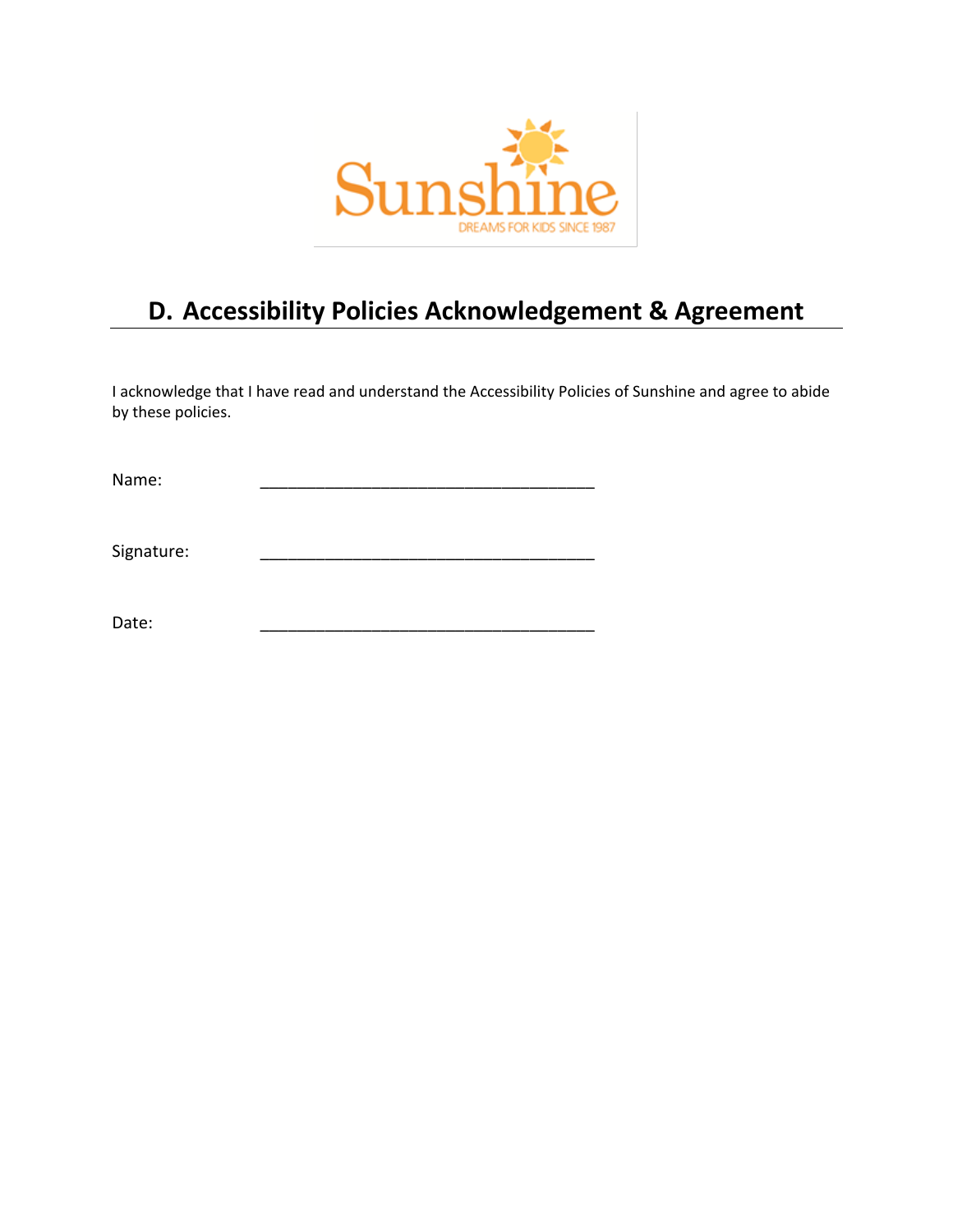# **Appendix I**

# **Accessible Information and Communications Policy**

### **Intent**

This policy is intended to meet the requirements of the IASR as they apply to the provision of information and communications services and materials for people with disabilities. This policy addresses the following:

- A. [Feedback Process](https://www.hrdownloads.com/component/search/?searchword=aoda&ordering=relevance&searchphrase=all#Feedback)
- B. [Accessible Formats and Communication Supports](https://www.hrdownloads.com/component/search/?searchword=aoda&ordering=relevance&searchphrase=all#FormatandSupport)
- C. [Accessible Websites and Web Content](https://www.hrdownloads.com/component/search/?searchword=aoda&ordering=relevance&searchphrase=all#WebsiteandWebContent)
- E. [Exceptions](https://www.hrdownloads.com/component/search/?searchword=aoda&ordering=relevance&searchphrase=all#Exceptions)

### **A. Feedback Process**

Sunshine will ensure that all feedback processes (both internal and external) are made accessible to persons with disabilities by providing or arranging for the provision of accessible formats and communications supports, upon request.

Accessible formats include but are not limited to large print, recorded audio and electronic formats, braille and other formats usable by persons with disabilities. Communication supports include but are not limited to captioning, alternative and augmentative communication supports, plain language, sign language and other supports that facilitate effective communications.

Sunshine will make the availability of accessible feedback formats publicly known via its website.

## **B. Accessible Formats and Communication Supports**

Unless deemed unconvertible, Sunshine will provide or arrange for the provision of accessible formats and communication supports for persons with disabilities, upon request. Accessible formats and communication supports will be provided in a timely manner and at no additional cost to the individual.

Sunshine will take into account the person's accessibility needs when customizing individual requests and shall consult with the individual making the request to ensure suitability.

Sunshine will make the availability of accessible formats and communication supports publicly known via its website.

### **C. Accessible Websites and Web Content**

Sunshine will ensure that our website, and where applicable web content, conforms to the Web Content Accessibility Guidelines (WCAG) as outlined in the IASR, and will refer to the legislation for specific compliance deadlines and requirements.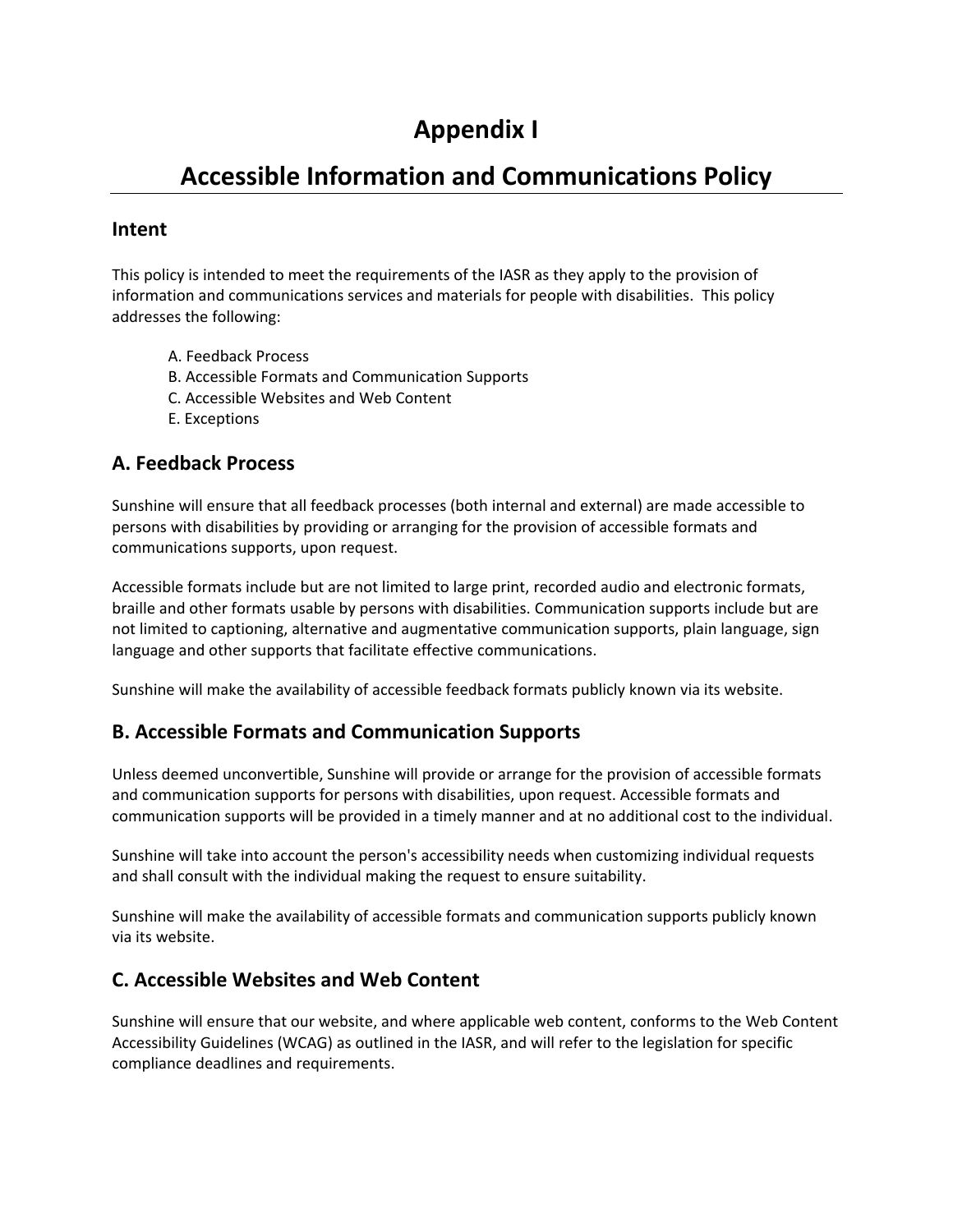### **D. Exceptions**

The Information and Communications Standard does not apply to:

- Unconvertible information or communications; or
- Information that the organization does not control either directly or indirectly through a contractual relationship.

If it is determined, in consultation with the requesting party, that information or communications are unconvertible, Sunshine will ensure that the individual who made the request is provided with an explanation as to why this is the case as well as a summary of the unconvertible information.

Sunshine will classify information or communications as unconvertible where:

- It is not technically practicable to convert; or
- The technology required to make the conversion is not readily available.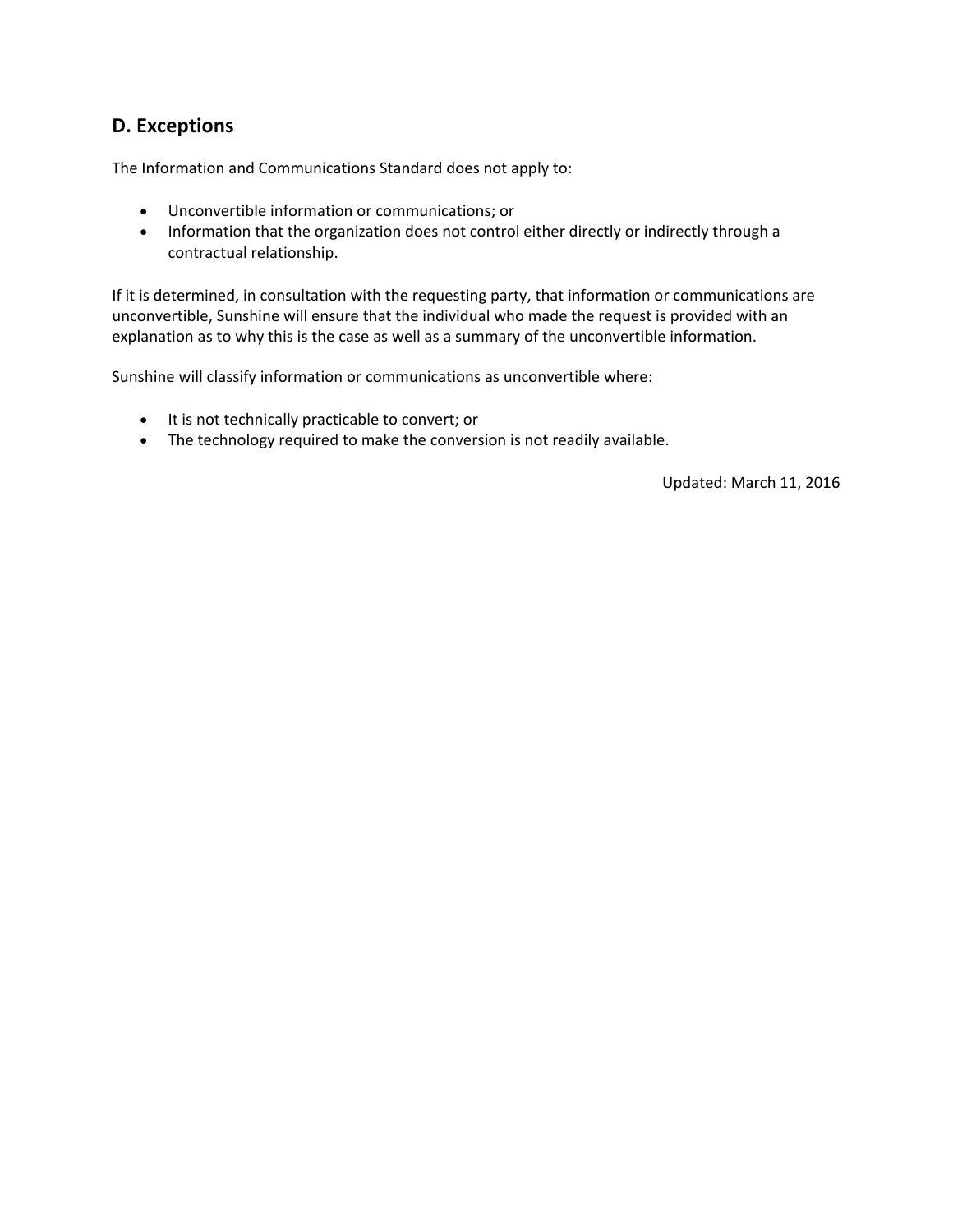# **Appendix II**

# **Accessible Employment Policy**

### **Intent**

This policy is intended to meet the requirements of the IASR as it applies to the provision of accessible employment services for persons with disabilities. This policy addresses the following:

- A. [Recruitment, Assessment and Selection](https://www.hrdownloads.com/component/search/?searchword=aoda&ordering=relevance&searchphrase=all#RecruitAssessSelect)
- B. [Accessible Formats and Communication Supports for Employees](https://www.hrdownloads.com/component/search/?searchword=aoda&ordering=relevance&searchphrase=all#AccessFormatsandCommSupp)
- C. [Workplace Emergency Response Information](https://www.hrdownloads.com/component/search/?searchword=aoda&ordering=relevance&searchphrase=all#EmergResp)
- D. [Performance Management and Career Development and Advancement](https://www.hrdownloads.com/component/search/?searchword=aoda&ordering=relevance&searchphrase=all#PerfMgmt)
- E. [Redeployment](https://www.hrdownloads.com/component/search/?searchword=aoda&ordering=relevance&searchphrase=all#Redeploy)

#### **A. Recruitment, Assessment and Selection**

Sunshine will notify employees and the public about the availability of accommodation for job applicants who have disabilities.

Applicants selected to participate in an assessment or selection process will be notified that accommodations are available upon request in relation to the materials or processes to be used. Where an accommodation is requested, Sunshine will consult with the applicant and provide or arrange for suitable accommodation.

Successful applicants will be made aware of Sunshine's policies and supports for accommodating people with disabilities.

## **B. Accessible Formats and Communication Supports for Employees**

Sunshine will ensure that employees are aware of our policies for employees with disabilities and any changes to these policies as they occur.

If an employee with a disability requests it, Sunshine will provide or arrange for the provision of accessible formats and communication supports for the following:

- Information needed in order to perform his/her job; and
- Information that is generally available to all employees in the workplace.

Accessible formats include, but are not limited to large print, recorded audio and electronic formats, braille and other formats usable by persons with disabilities. Communication supports include, but are not limited to, captioning, alternative and augmentative communication supports, plain language, sign language and other supports that facilitate effective communications.

Sunshine will consult with the employee making the request to determine the best way to provide the accessible format or communication support.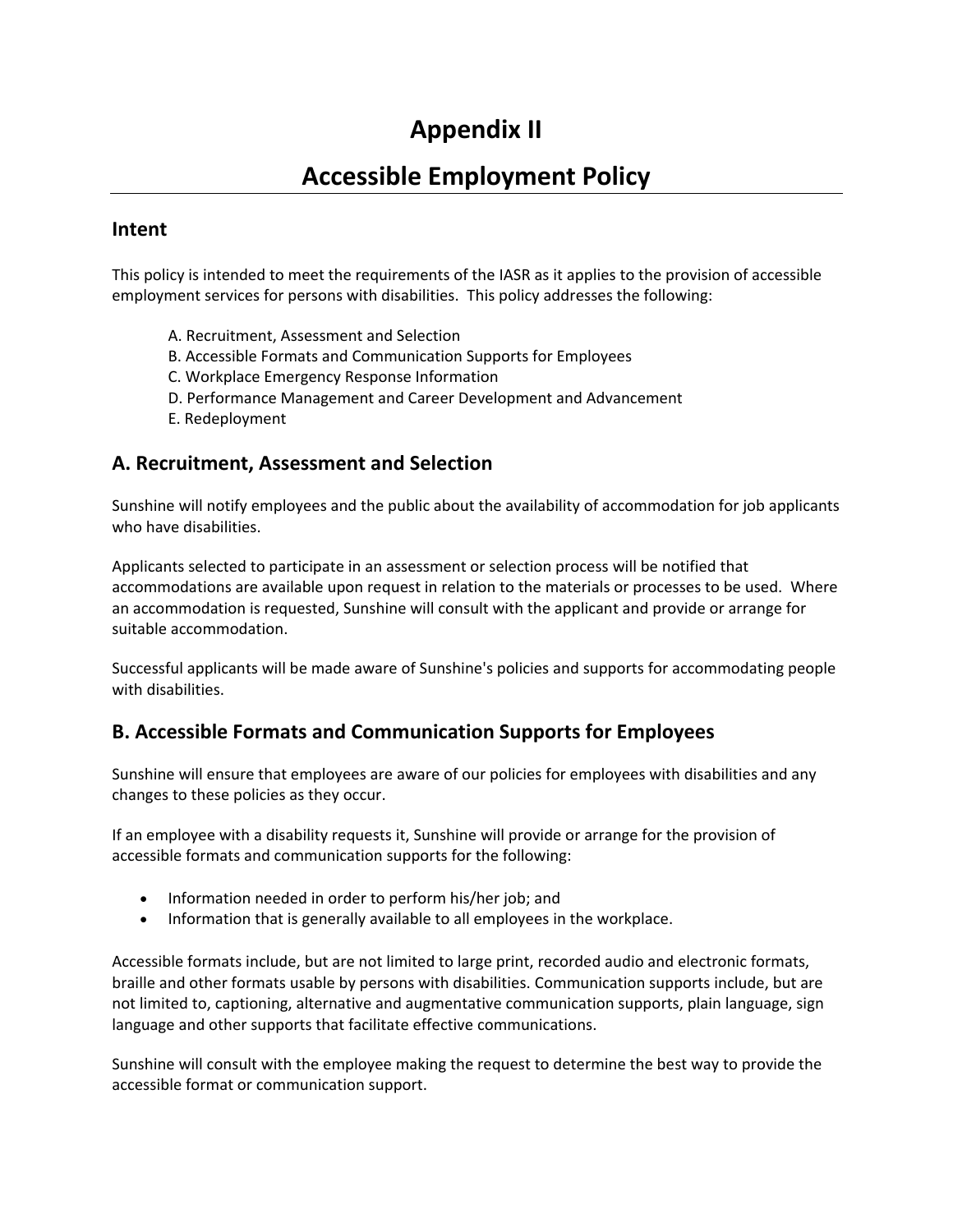## **C. Workplace Emergency Response Information**

Where necessary, Sunshine will create individual workplace emergency response information for employees with disabilities. This information will take into account the unique challenges created by the individual's disability and the physical nature of the workplace, and will be created in consultation with the employee. If the employee requires assistance Sunshine will, with the employee's consent, provide the workplace emergency response information to the person designated to provide that assistance to the employee.

This information will be reviewed when:

- The employee moves to a different physical location in the organization;
- The employee's overall accommodation needs or plans are reviewed; and/or
- Sunshine reviews general emergency response policies.

### **D. Performance Management and Career Development and Advancement**

Performance Management activities relate to assessing and improving employee performance, productivity and effectiveness with the goal of facilitating employee success.

Sunshine will consider the accessibility needs of employees with disabilities when implementing performance management processes, or when offering career development or advancement opportunities. Individual accommodation plans will be consulted, as required.

### **E. Redeployment**

Redeployment is the reassignment of employees to other departments or jobs within the organization as an alternative to layoff, when a particular job or department has been eliminated by the organization.

The accessibility needs of employees with disabilities will be taken into account in the event of redeployment. Individual accommodation plans will be consulted, as required.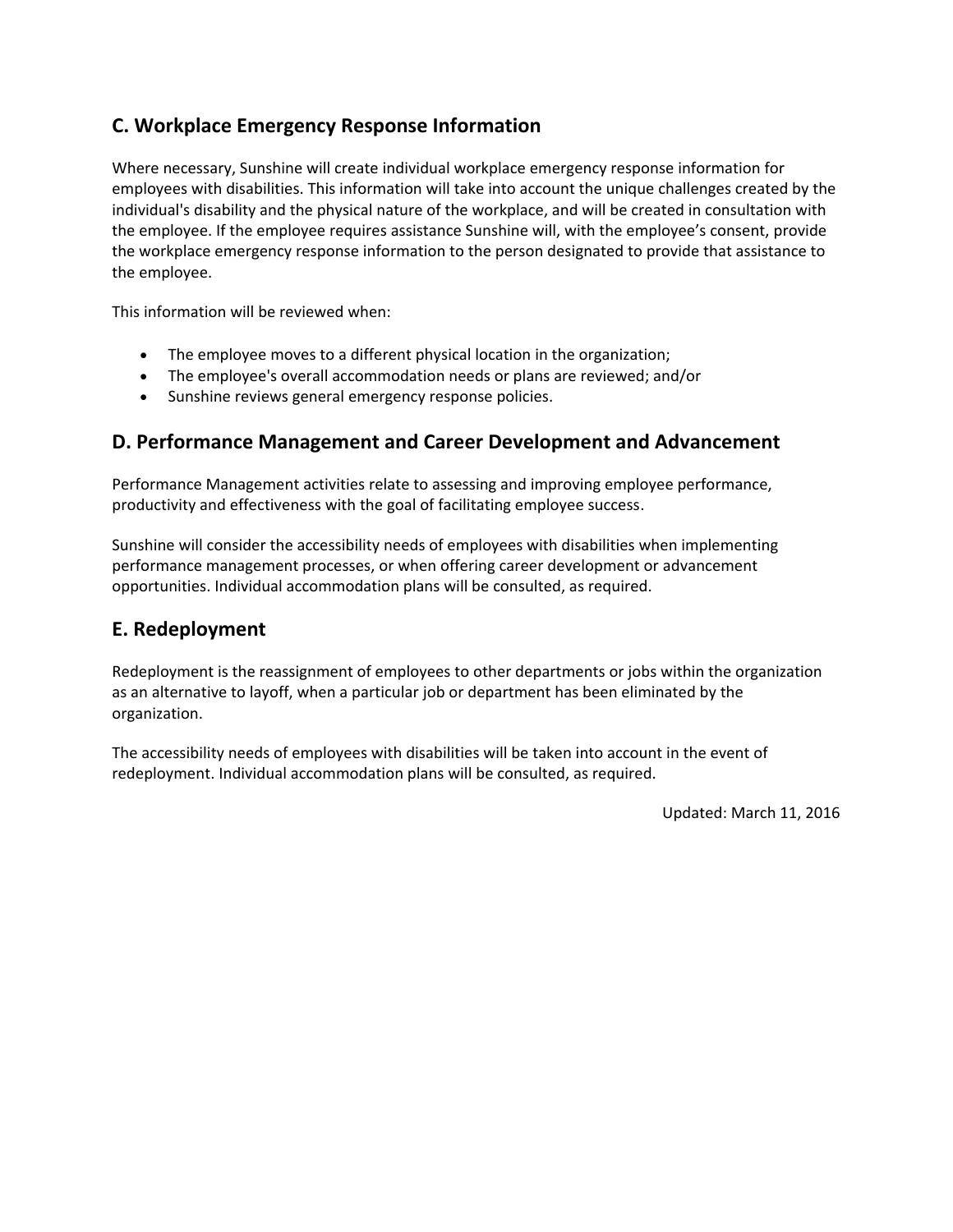# **Appendix III**

## **Accessible Customer Service Policy**

### **Intent**

This policy is intended to meet the requirements of the Accessibility Standards for Customer Service Regulation. This law requires organizations to make customer service more accessible to persons with disabilities by identifying and removing barriers that prevent them from accessing goods and services. The provision of goods and services must be provided in a manner that respects the dignity and independence of persons with disabilities, is integrated with the organization's provision of goods and services to all people, and gives persons with disabilities equal opportunity to use and benefit from the goods or services.

The Sunshine Foundation of Canada's ("Sunshine") mission is to fulfill the dreams of children living with severe physical disabilities or life-threatening illnesses. Given that the majority of the children Sunshine serves have a physical disability, we are well-versed on the issue of accessibility. We must make our charitable programs accessible to children with disabilities in order to fulfill our mission.

It is important to note that accessibility needs can extend beyond the children we serve. To fulfill the dream of a child or to arrange the child's participation in a DreamLift requires the involvement the child's parent(s) or legal guardian in the application and planning process. We must also identify and remove barriers that could prevent parents and guardians with disabilities from accessing our services on behalf the child. Therefore, for the purposes of this policy, we will use of the term "client" to refer to a child who qualifies for Sunshine's programs as well as the parent(s) or legal guardian of the child, as the case may be.

This policy sets out Sunshine's polices, practices, and procedures for making our charitable programs accessible. In accordance with the Standards*,* this policy addresses the following:

- A. The Provision of [Services to Persons with Disabilities;](https://www.hrdownloads.com/component/search/?searchword=aoda&ordering=oldest&searchphrase=all#ProvisionofGoodsandServ)
- B. [The Use of Service Animals, Support Persons, and Assistive Devices](https://www.hrdownloads.com/component/search/?searchword=aoda&ordering=oldest&searchphrase=all#UseofAssisDev)
- C. Notices of Temporary Disruptions
- D. [Client Feedback](https://www.hrdownloads.com/component/search/?searchword=aoda&ordering=oldest&searchphrase=all#CustFeed)
- E. Notice of Availability of Documents

#### **A. The Provision of Services to Persons with Disabilities**

Sunshine will make every reasonable effort to ensure that its policies, practices and procedures are consistent with the principles of dignity, independence, integration and equal opportunity by:

- ensuring that all clients receive the same value and quality,
- allowing clients with disabilities to do things in their own ways, at their own pace when accessing services as long as this does not present a safety risk,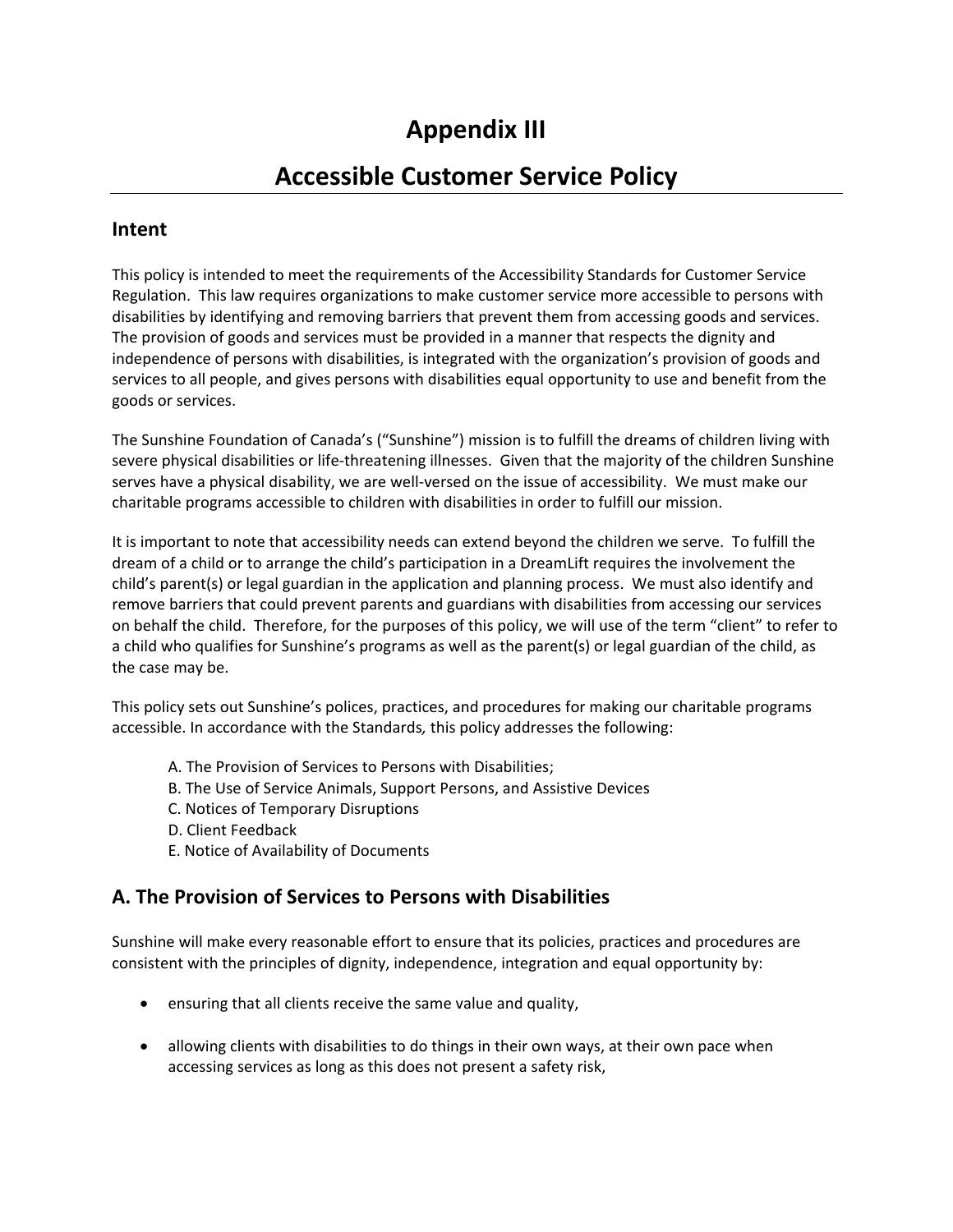- using alternative methods when possible to ensure that clients with disabilities have access to the same services in a similar manner,
- taking into account individual needs when providing services, and
- communicating in a manner that takes into account the client's disability.

### **B. Use of Service Animals, Support Persons, and Assistive Devices**

The section within the Standards pertaining to the use of support animals and support persons applies if (a) services are provided to members of the public or other third parties at premises owned or operated by the service provider and (b) if the public or third parties have access to the premises.

While clients do visit Sunshine's premises from time to time, they are not open to the public. Delivery of Sunshine's charitable programs generally takes place in other locations; however, on occasion a dream presentation does take place on our premises. In those cases, Sunshine welcomes our clients' service animals and support persons, subject to the following:

- The client that is accompanied by a guide dog, service dog and/or service animal is responsible for maintaining care and control of the animal at all time.
- If a health and safety concern presents itself for example in the form of a severe allergy to the animal, Sunshine will make all reasonable efforts to meet the needs of all individuals.
- In situations where confidential information concerning the client might be discussed, consent will be obtained from the client prior to disclosing that information in the presence of the support person.

Persons with disabilities may use their own assistive devices as required. In cases where the assistive device presents a safety concern or where accessibility might be an issue, other reasonable measures will be used.

## **C. Notice of Temporary Disruptions**

Sunshine's premises are not open to the public and Sunshine does not provide facilities or services that are particular to persons with disabilities that are not also provided to other persons. However, in the event of any temporary disruptions to facilities or services that client's with disabilities rely on to access or use Sunshine's goods or services, reasonable efforts will be made to provide advance notice. In some circumstances such as in the situation of unplanned temporary disruptions, advance notice may not be possible.

In the event that a notification needs to be posted the following information will be included unless it is not readily available or known:

- services that are disrupted or unavailable,
- reason for the disruption,
- anticipated duration, and